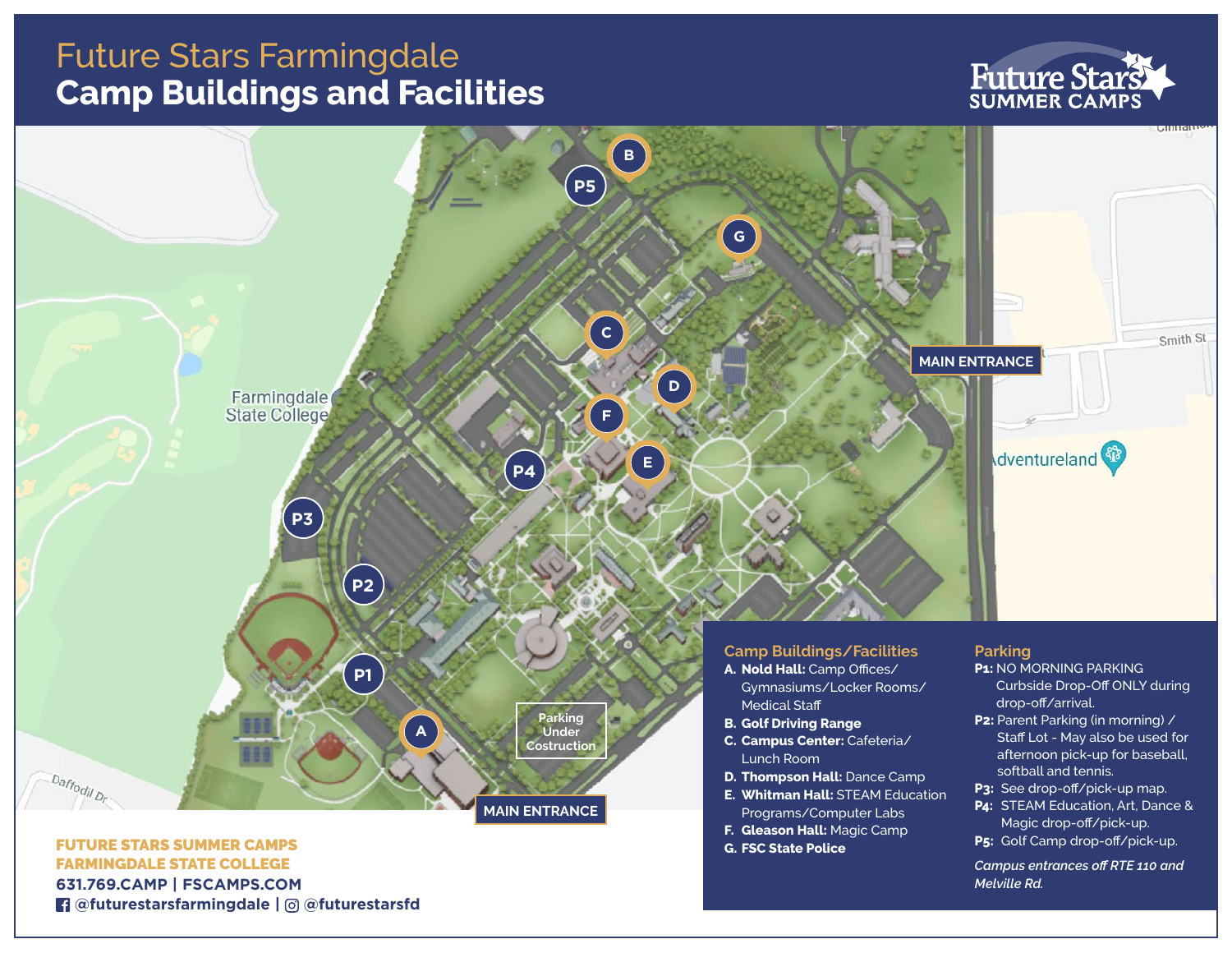## Future Stars Farmingdale **Drop-Off and Pick-Up Locations**

# **Future Stars**

(Parking Lot 3 - behind baseball outfield)



FARMINGDALE STATE COLLEGE **631.769.CAMP | FSCAMPS.COM**

 **@futurestarsfarmingdale | @futurestarsfd**